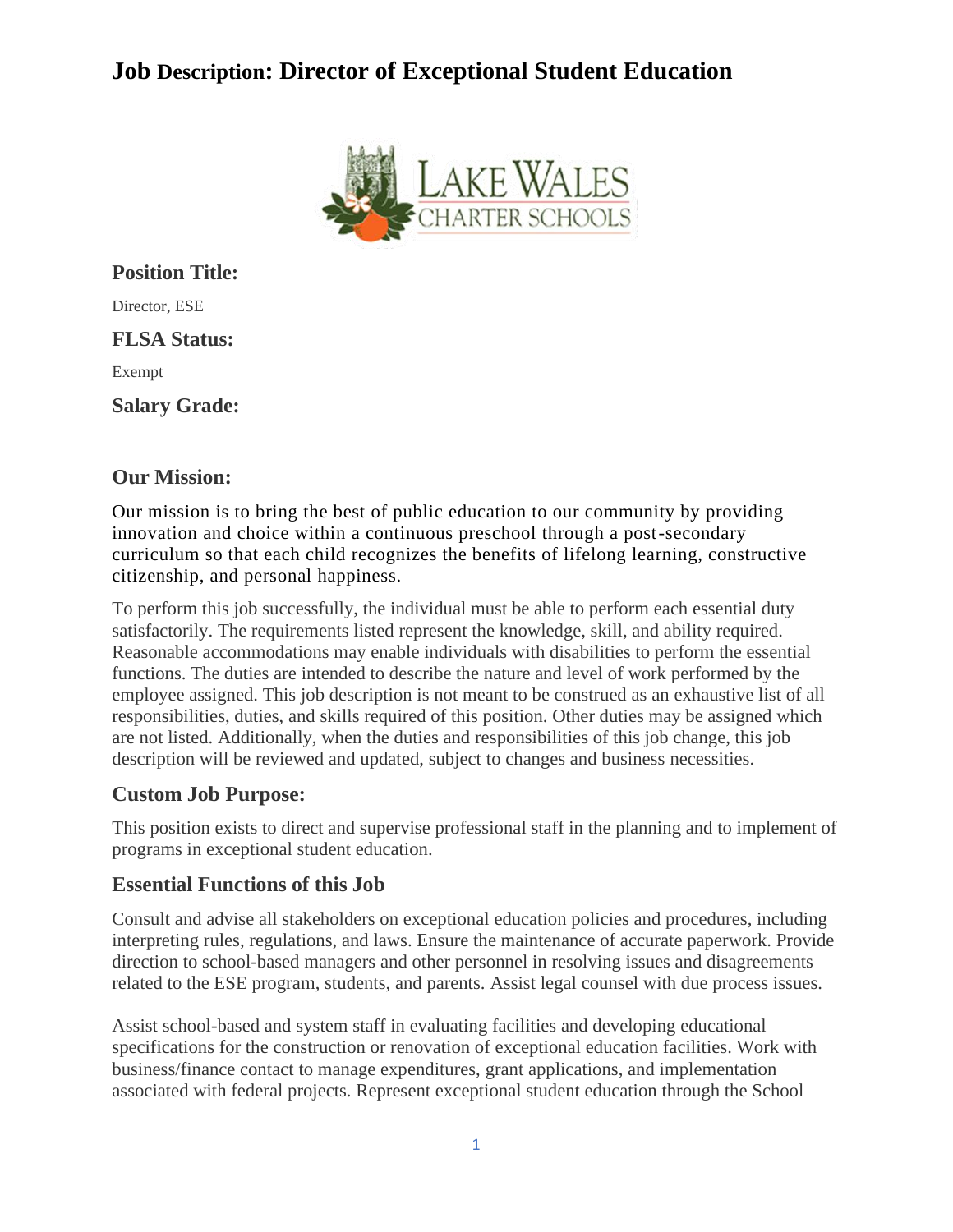# **Job Description: Director of Exceptional Student Education**

Improvement process and development of school board policies. Performs related work as assigned.

## **Non-Essential Functions of this Job**

Performs other duties as assigned.

## **Knowledge, Skills, and Abilities:**

Knowledge of innovative practices and current trends in exceptional education. Understanding of issues related to the exceptional education curriculum and instructional techniques. Knowledge of rules and regulations, statutes, policies, special programs, and procedures affecting disabled individuals (IDEA, Section 504, ADA) on a federal, state, and local level. Access to and understanding of litigation affecting disabled individuals and computerized student database systems (FTE reports, suspension information, student records.) Ability to create and report all critical and required local and state reports as the need for compliance. Ability to provide consultation and advice to teachers, parents, and System staff on exceptional education policies and procedures, rules, regulations, and laws. Ability to organize and direct meetings related to exceptional education at all levels in the System and schools. Performs duties as the System's Staffing Specialist. Ability to assist in conflict resolution pertaining to critical issues at exceptional education staffings, magnification meetings, pre-expulsion meetings, and educational planning conferences. Ability to communicate, plan, and disseminate precise exceptional education strategies and related information as needed.

Knowledge of statutory and regulatory requirements in areas of responsibility. Ability to supervise people. Ability to plan and present information to the public. Ability to understand the Course Code Directory and Florida Statutes related to curriculum requirements. Extensive understanding of the Pupil Progression Plan. Ability to work cooperatively with other departments and schools. Good interpersonal and communication skills. Ability to review statistical data for trends and standard performance in various programs and develop improvement strategies. Represent the System at state and regional functions.

Knowledge of requirements for recruiting and maintaining independent and contracted ESE services.

Bilingual/biliterate preferred.

## **Education, Experience, and/or Certification/License Requirements**

Master's degree from an accredited educational institution. Certification in Administration and Supervision or Educational Leadership and certification in Exceptional Student Education. School-based administrative experience is preferred. Teaching experience in exceptional student education is preferred.

# **Work Context:**

Requires sitting and some standing, walking and moving about to coordinate work. Requires coordinating or leading others in accomplishing work activities. Requires face-to-face discussions and contact with individuals and/or teams. Requires alternative communication systems, such as electronic mail, telephones, and computers. Requires coordination of work tasks